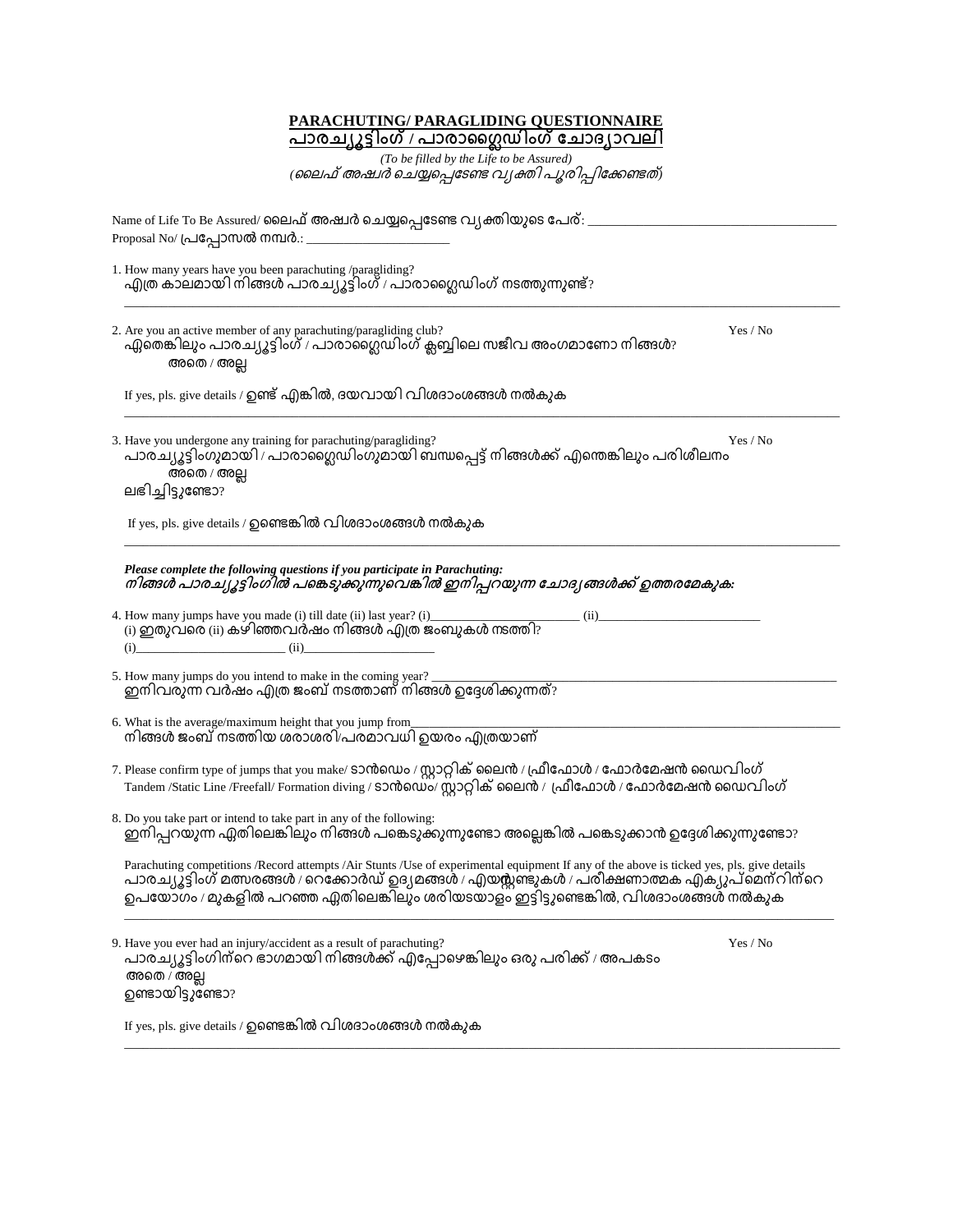| Please complete the following questions if you participate in Paragliding:           |
|--------------------------------------------------------------------------------------|
| നിങ്ങൾ പാരാഗ്ലൈഡിംഗിൽ പങ്കെടുക്കുന്നുവെങ്കിൽ ഇനിപ്പറയുന്ന ചോദ്യ ങ്ങൾക്ക് ഉത്തരമേകുക: |

- 10. Please indicate your proficiency in paragliding/ പാരാഗ്ലൈഡിംഗിലെ നിങ്ങളുടെ പ്രാവീണ്യം സൂചിപ്പിക്കുക:: Beginner/ Novice /Intermediate/ Advance തുടക്കക്കാരൻ / അനുഭവസമ്പത്തില്ലാത്തയാൾ / ഇടത്തരം പ്രാവീണ്യമുള്ളയാൾ
- 11. Are you a paragliding instructor? Yes No / നിങ്ങളൊരു പാരാഗ്ലൈഡിംഗ് പരിശീലകനാണോ? അതെ അല്ല

If yes, pls. give details / ഉണ്ട് എങ്കിൽ, ദയവായി വിശദാംശങ്ങൾ നൽകുക

| 12. What is the total number of flying hours completed (i) till date (ii) in the last year (i) |
|------------------------------------------------------------------------------------------------|
| ്രി ഇതുവരെ (ii) കഴിഞ്ഞ വർഷം നിങ്ങൾ പൂർത്തിയാക്കിയ ഫ്ലയിംഗ് മണിക്കുറുകളുടെ മൊത്തം എത്രയാണ്      |
|                                                                                                |

\_\_\_\_\_\_\_\_\_\_\_\_\_\_\_\_\_\_\_\_\_\_\_\_\_\_\_\_\_\_\_\_\_\_\_\_\_\_\_\_\_\_\_\_\_\_\_\_\_\_\_\_\_\_\_\_\_\_\_\_\_\_\_\_\_\_\_\_\_\_\_\_\_\_\_\_\_\_\_\_\_\_\_\_\_\_\_\_\_\_\_\_\_\_\_\_\_\_\_\_\_\_\_\_\_\_\_\_\_\_\_\_\_

- 13. How many launches have you made (i) till date (ii) in the last year (i)\_\_\_\_\_\_\_\_\_\_\_\_\_\_\_\_\_\_\_\_\_\_(ii)\_\_\_\_\_\_\_\_\_\_\_\_\_\_\_\_\_\_\_\_\_  $\left($ i) ഇതുവരെ  $\left($ ii) കഴിഞ്ഞ വർഷം നിങ്ങൾ എത്ര ലോഞ്ചുകൾ നടത്തി (i)\_\_\_\_\_\_\_\_\_\_\_\_\_\_\_\_\_\_\_\_\_\_(ii)\_\_\_\_\_\_\_\_\_\_\_\_\_\_\_\_\_\_\_\_\_
- 14. How many flights do you intend to make in the coming year? ഇനിവരുന്ന വർഷം എത്ര ഫ്ലൈറ്റുകൾ നടത്താനാണ് നിങ്ങൾ ഉദ്ദേശിക്കുന്നത്?
- 15. Do you take part or intend to take part in any of the following: . ഇനിപ്പറയുന്ന ഏതിലെങ്കിലും നിങ്ങൾ പങ്കെടുക്കുന്നുണ്ടോ അല്ലെങ്കിൽ പങ്കെടുക്കാൻ ഉദ്ദേശിക്കുന്നുണ്ടോ

Aerobatics display/ Record attempts /Air competition/ Powered Paragliding /Use of experimental equipment If any of the above is ticked yes, pls. give details

\_\_\_\_\_\_\_\_\_\_\_\_\_\_\_\_\_\_\_\_\_\_\_\_\_\_\_\_\_\_\_\_\_\_\_\_\_\_\_\_\_\_\_\_\_\_\_\_\_\_\_\_\_\_\_\_\_\_\_\_\_\_\_\_\_\_\_\_\_\_\_\_\_\_\_\_\_\_\_\_\_\_\_\_\_\_\_\_\_\_\_\_\_\_\_\_\_\_\_\_\_\_\_\_\_\_\_\_\_\_\_\_\_

\_\_\_\_\_\_\_\_\_\_\_\_\_\_\_\_\_\_\_\_\_\_\_\_\_\_\_\_\_\_\_\_\_\_\_\_\_\_\_\_\_\_\_\_\_\_\_\_\_\_\_\_\_\_\_\_\_\_\_\_\_\_\_\_\_\_\_\_\_\_\_\_\_\_\_\_\_\_\_\_\_\_\_\_\_\_\_\_\_\_\_\_\_\_\_\_\_\_\_\_\_\_\_\_\_\_\_\_\_\_\_\_\_

.എയ്റോബിക്സ് ഡിസ്പ്ലേ/ റെക്കോർഡ് ഉദ്യമങ്ങൾ /എയങ്കോമ്പറ്റീഷൻ /പവേർഡ് പാരാഗ്ലൈഡിംഗ് പരീക്ഷണാത്മക എക്യൂപ്മെന്റിന്റെ ഉപയോഗം. മുകളിൽ പറഞ്ഞ ഏതിലെങ്കിലും ശരിയടയാളം ഇട്ടിട്ടുണ്ടെങ്കിൽ, വിശദാംശങ്ങൾ നൽകുക

| 16. Have you ever had an injury/accident as a result of paragliding?<br>പാരാഗ്ലൈഡിംഗിന്റെ ഭാഗമായി നിങ്ങൾക്ക് എപ്പോഴെങ്കിലും ഒരു പരിക്ക് / അപകടം | Yes / No   |
|-------------------------------------------------------------------------------------------------------------------------------------------------|------------|
| ണ്ടൊയിട്ടുണ്ടോ?                                                                                                                                 | അതെ / അല്ല |
| If yes, pls. give details / ഉണ്ട് എങ്കിൽ, ദയവായി വിശദാംശങ്ങൾ നൽകുക                                                                              |            |

## **Declaration by the Life To Be Assured**:

I declare that the answers I have given are, to the best of my knowledge, true and that I have not withheld any material information that may influence the assessment or acceptance of this application. I agree that this form will constitute part of my application for life assurance with Canara HSBC Oriental Bank Of Commerce Life Insurance Company Ltd and that failure to disclose any material fact known to me may invalidate the contract.

\_\_\_\_\_\_\_\_\_\_\_\_\_\_\_\_\_\_\_\_\_\_\_\_\_\_\_\_\_\_\_\_\_\_\_\_\_\_\_\_\_\_\_\_\_\_\_\_\_\_\_\_\_\_\_\_\_\_\_\_\_\_\_\_\_\_\_\_\_\_\_\_\_\_\_\_\_\_\_\_\_\_\_\_\_\_\_\_\_\_\_\_\_\_\_\_\_\_\_\_\_\_\_\_\_\_\_\_\_\_\_\_\_

## ലൈഫ് അഷ്വർ ചെയ്യപെടേണ്ട വ്യക്തിയുടെ സത്യവാങ്മുലം:

ഞാൻ നൽകിയിട്ടുള്ള മറുപടികൾ എന്റെ അറിവിൽ പെട്ടിടത്തോളം സത്യമാണെന്നും എന്റെ അപേക്ഷയുടെ വിലയിരുത്തലിനെ അല്ലെങ്കിൽ അംഗീകരിക്കുന്നതിനെ സ്വാധീനിക്കാവുന്ന യാതൊരു പ്രധാന വിവരവും ഞാൻ . ഇൻഷുറൻസ് ക്മ്പനി ലിമിറ്റഡുമായുള്ള ലൈഫ് അഷ്വറൻസിനുള്ള എന്റെ അപേക്ഷയുടെ ഭാഗമാണ് ഈ ഫോമെന്നും എനിക്ക് അറിയാവുന്ന എന്തെങ്കിലും വെളിപ്പെടുത്തുന്നതിലുള്ള പരാജയം എന്റെ കരാറിനെ സാധുത ഇല്ലാത്തതാക്കുമെന്നും ഞാൻ സമ്മതിക്കുന്നു.

തീയതിയും സ്ഥലവും:

Date & Place: Signature of Life to be Assured